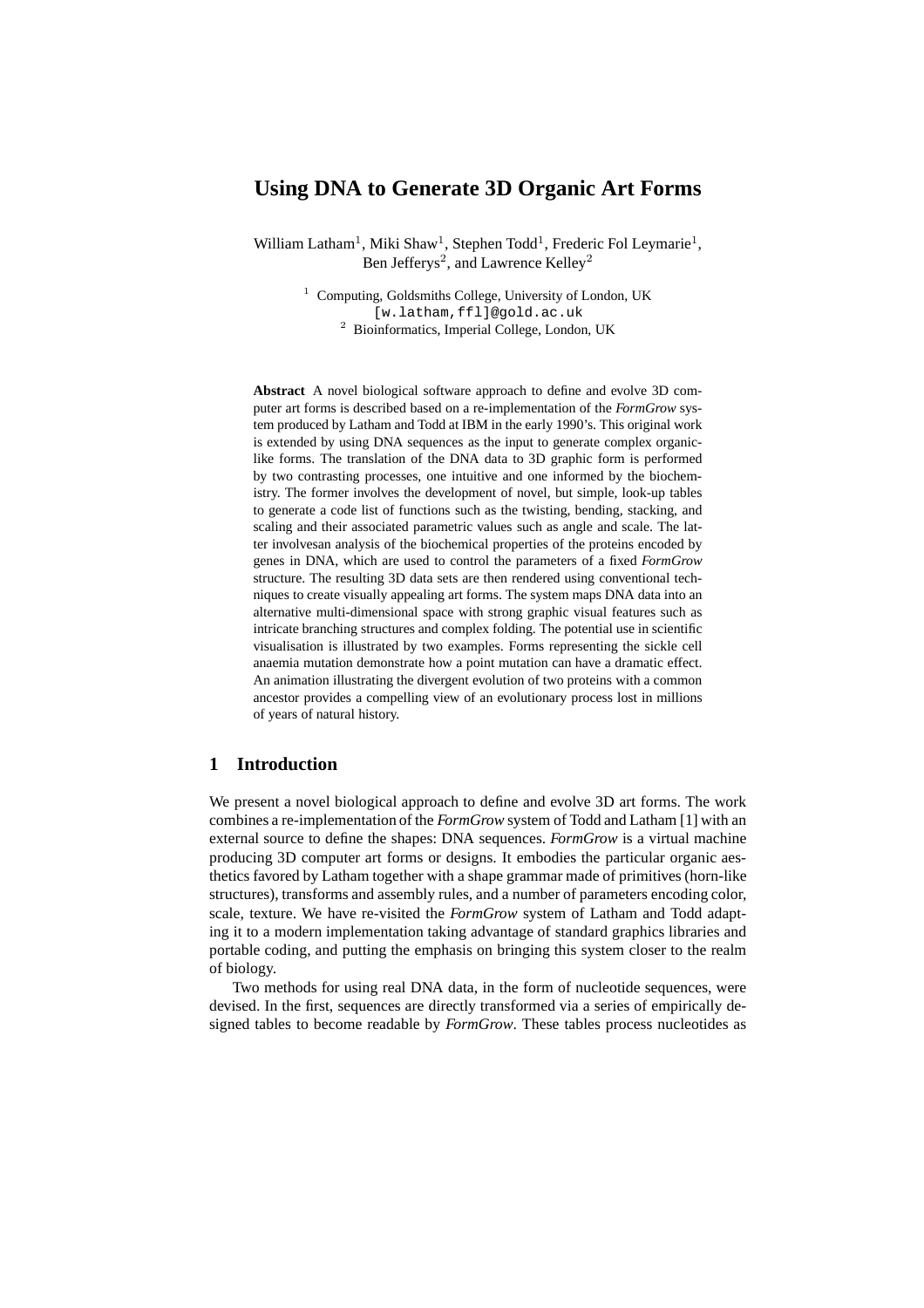codon triplets of data as would ribosomes in a live cell. Notions of "start," "stop," and "junk" DNA code are also embedded in our system. We explore the application of our novel method to generate 3D organic art forms in the visualisation of particular genetic defects, and present as a case study the well-known sickle cell anaemia mutation. The second method for interpreting DNA sequences is to look at the biochemical properties of the amino acids which are encoded by the codons in a gene. Simple counts of the amino acids with certain properties, or of a certain type, are turned into parameters for a fixed *FormGrow* structure. We demonstrate the use of such an interpretation with an animation illustrating the evolution of a pair of related proteins over billions of years. The precise sequence and structure of the ancestral proteins is unknown, but sophisticated tools and an artistic intepretation of the data gives a glimpse of a process which is lost in eons of evolutionary history.

## **2 Background**

In the 1980's. while at the Royal College of Art in London, Latham devised a rulebased hand-drawn evolution system called *FormSynth* [2]. He then joined forces with Stephen Todd at IBM to develop the *FormGrow* and *Mutator* systems from 1987 to 1993 [3,4,1,5,6]. Our work started from an open-ended aim to revisit this project which had been untouched for about twelve years.

*FormGrow* is a kind of building blocks kit for creating organic-style 3D computer generated forms. It uses a hierarchical system, building up complex forms from primitive shapes. The central *FormGrow* construct is a horn which consists of n ribs: repeated primitive shapes. Variants of the basic horn are made by applying elementary transforms: stack, bend, twist, and grow. *Mutator* allows forms to be grown using life-like techniques such as cross-fertilisation (marriage) and mutation. A form — as obtained via the *FormGrow* system — is expressed as a sequential set of instructions, which constitute its encoding. *Mutator* reads *FormGrow* instructions to be combined (if coming from various parents) or modified (simulating mutations). In the original work, the survival of a form was governed by human selection — typically embodied by the artist Latham seen as a kind of gardener of art-forms — or by closeness to some pre-defined measure. Latham and Todd's work during the period of 1987–93 coincided in particular with the works of Sims on 2D and 3D forms [7,8], of Prusinkiewicz and Lindenmayer on plants [9], and of Leyton on process grammars [10,11]. Discussion of the differences and similarities of such systems are covered, *e.g.*, in [6,12].

A mathematical and computational formalism which unites these shape generative systems is that of *shape grammars* whereby objects of various complexities can be generated by an iteration of a finite number of simple outline transformation instructions, such as *FormGrow*'s bends, twists and stacks. Various shape grammars have been developed in the literature. For example, the generation of self–similar fractal objects is possible with very simple grammars [13, §8.1]. Selection rules, which forbid the addition of a sub-unit under certain conditions, have been used by Ulam to generate less regular patterns [13, §8.2]. Trees and river systems, crystals, tessellations and space filling organisations are other examples of domain of applications of shape grammars as object generators [13].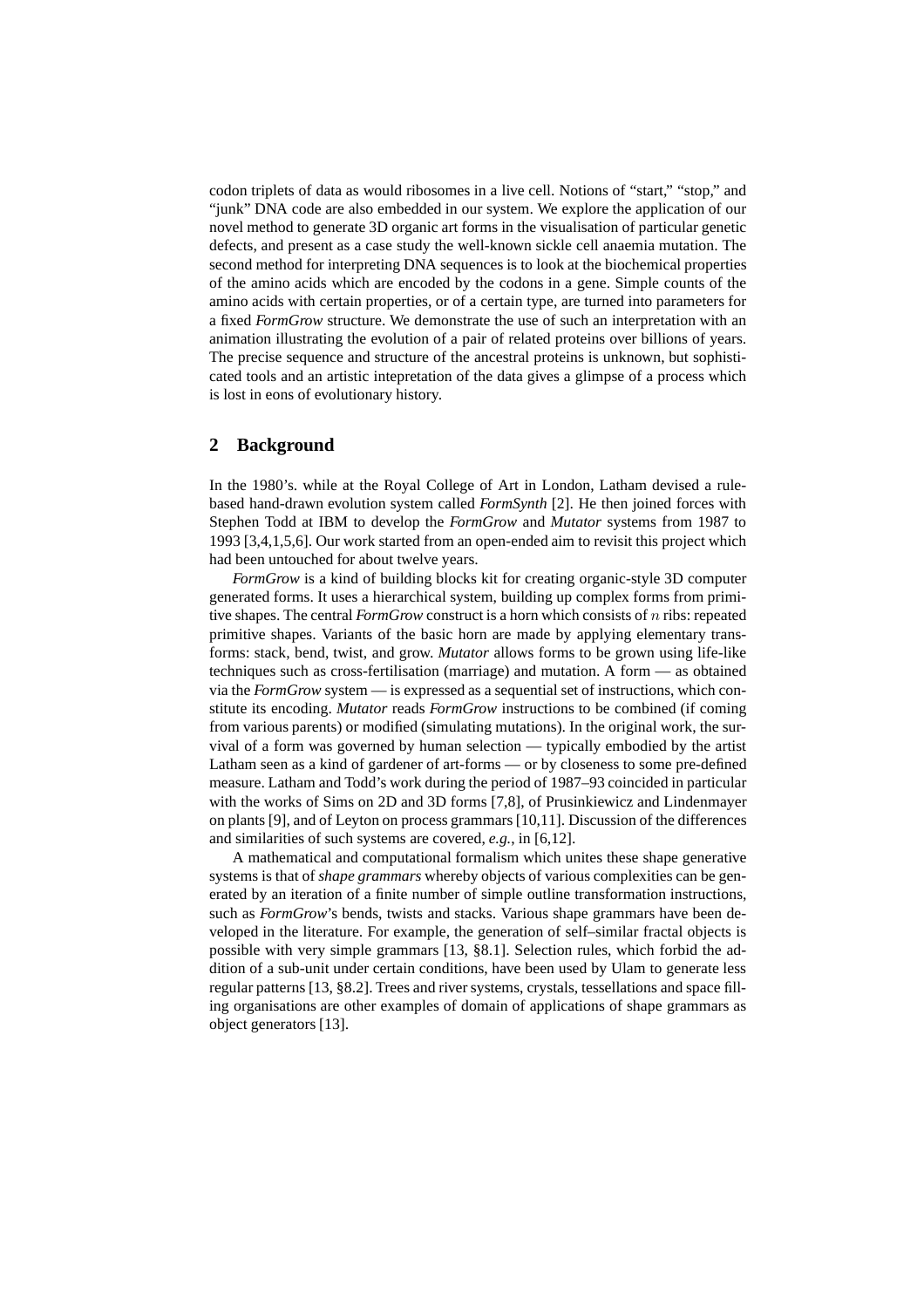An important example of early work is to be found in *L-systems*, also called Lindenmayer systems or *parallel string-rewrite systems*, which are made from productions rules used to define a tracing of piecewise linear segments with joints parameterised by rotation angles [14,9]. These rules also are a compact way to iteratively repeat constructive sequences in the description of fractals, often used to model groups of plants, flowers, leaves, and so on [15].

One can generalise shape grammars within the context of cellular automata where some randomisation is introduced in the manifestation of the rules leading to *dynamic* shapes; for example see the works of Wolfram *et al.* [16] and more recent studies in biological pattern genesis [17]. The combination of dynamical L-systems with cellular automata has been considered, in particular in the works of Jon McCormack with application to art form genesis [18].

Another possible generalisation is in the context of genetic programming where mutations and the natural mixing of a pool of genes (possibly representing shape components or features) is used to obtain evolving *natural* or organic shapes; for example see the early works of Dawkins on biomorphs [19], and, again, of Latham and Todd on genetic art [1], and more recent works in art, design [6] and biological sciences [20].

Our motivation for re-visiting Latham and Todd's work is that it is a powerful system which offers the possibility of generating organic-like shapes and which from its origins was meant as a metaphor to nature's way of evolving forms. In re-visiting this work, on the one hand we bring up-to-date the technology developed in [1] in the context of recent advances in graphics and computational geometry, and on the other hand we bring it much closer to biology via the recent advances made in understanding the working of nature in the fields of genomics and proteomics, the focus of this paper.

### **3 Use of DNA in** *FormGrow*

DNA can be thought of as a shape-specification language residing in the cells of every living organism, encoding proteins which constitute the body's key builders and building blocks. The DNA molecule is essentially a very long string of much smaller molecules, the nucleotides, which come in four varieties (A, C, T, G).

How does this apparently simple string of nucleotides encode the complex form of a protein? A protein is also a string of simpler molecules: the amino acids. As there are 20 types of amino acids and only 4 types of nucleotides, the DNA translation mechanism looks at nucleotides in groups of three, triplets called "codons;" every codon translates to a single amino acid [20]. Working down the chain of DNA generates the corresponding chain of amino acids, yielding a protein. The codon-amino acid equivalences can be represented in a translation table (Tbl.1).

Following this model, we created an analogous translation system to convert DNA sequences into *FormGrow* code. At a coarse level, *FormGrow* code can be viewed as a series of function calls, with each function requiring a small number of arguments (this number varies from 0 to 3 depending on the particular function). Thus, we created 2 translation tables: the "transform table," which translates from codons to transformational functions (Tbl.2); and the "number table" (Tbl.3), which translates from codons to numerical arguments (integers in the range 0 to 63). Given our input sequence, we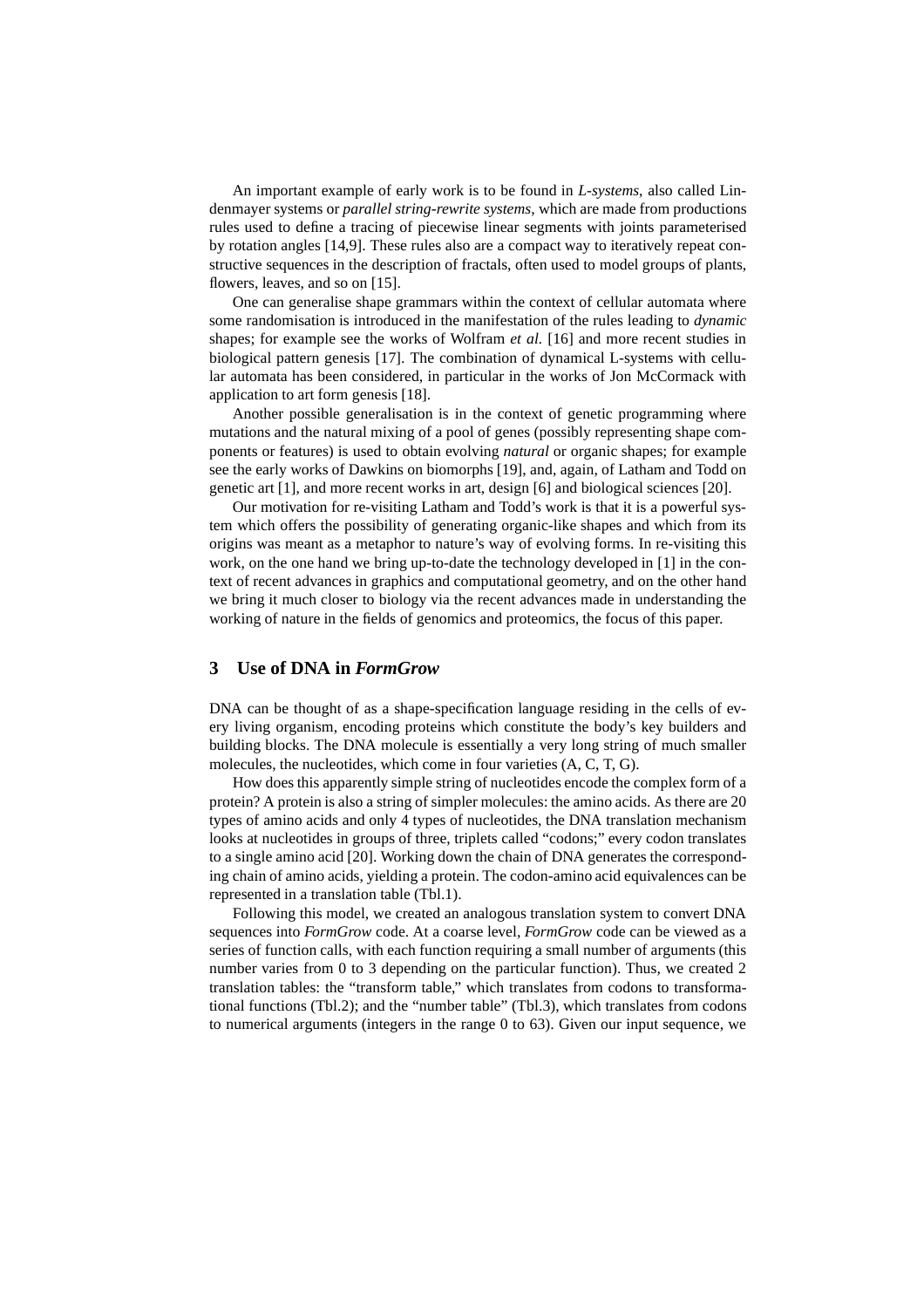

Add First letter of codon Horn  $\mathsf{C}$ Stop G **Bend** Stack TCA  $\mathbf T$ Twist TCG E.g.  $TCG \Rightarrow$  Stack

A

A

**Table 1.** Translating Codons to Amino Acids.



E.g.  $TCG \Rightarrow 54$ 

**Table 3.** Translating Codons to numbers.



**Figure 1.** Images generated from real DNA sequences.

**Table 2.** Codons to *FormGrow* transforms.

Second letter of codon

G

Grow

 $\overline{C}$ 

Recurse<br>Horn

 $\bar{T}$ 



**Table 4.** Translating a Codon Sequence to *FormGrow* code.



**Figure 2.** Images generated from sections of the mouse keratin DNA.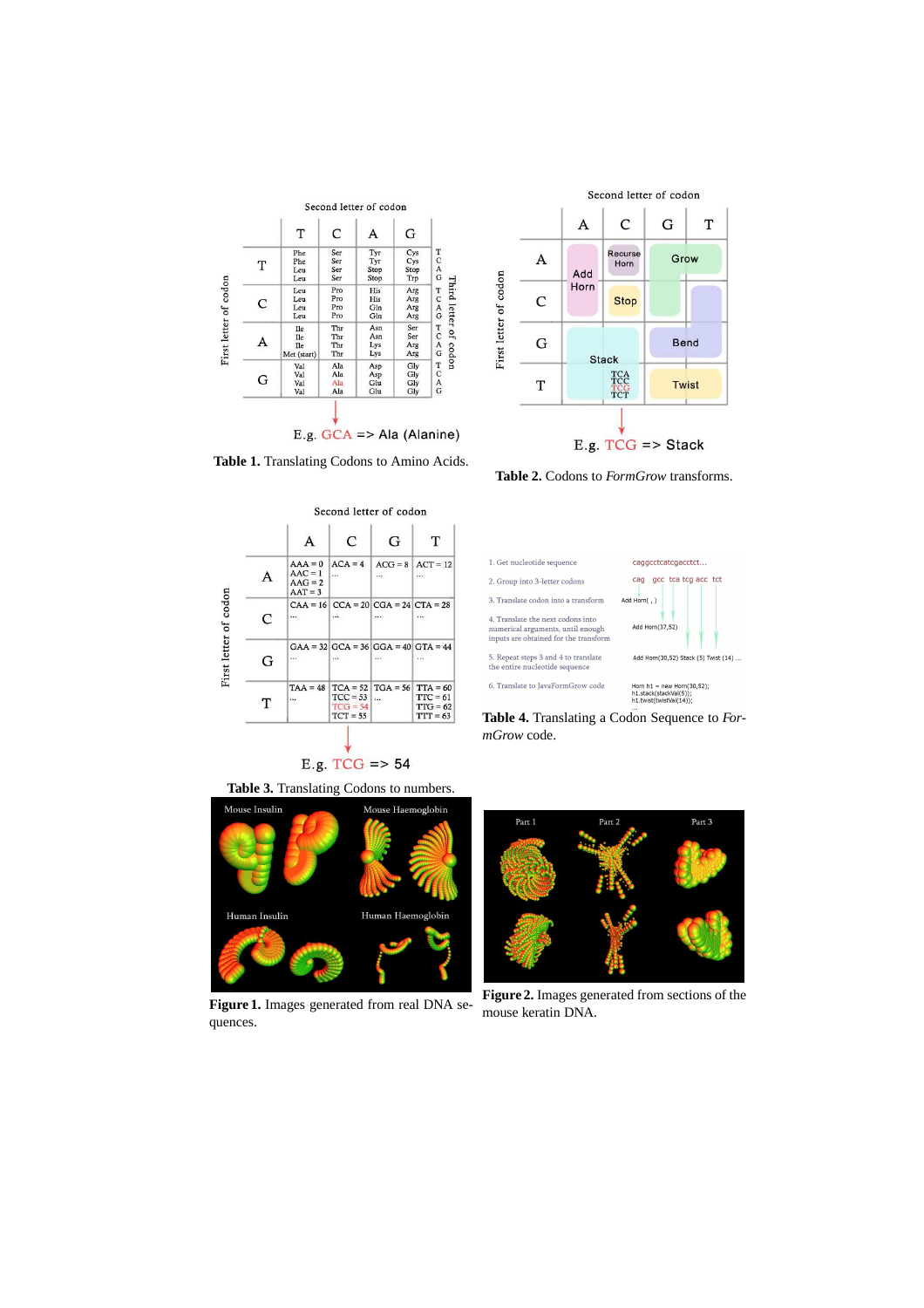translate the first codon into a function using the transform table, and then generate numerical arguments for that function by translating the following codons into numbers, using the number table. Once we have sufficient arguments, we return to the transform table to generate our next function, and so the cycle continues (Tbl.4). Finally we render the generated *FormGrow* code to produce a 3D shape. Figures 1 and 2 show some images generated from genuine DNA sequences.



**Figure 3.** Translating an example DNA sequence (Human Insulin).

It is interesting to note some similarities between nature's translation method and ours, these being features which we needed in our system and realised that the biological precedents were well worth adopting. In the original translation table there is a "start" codon (AUG) which signals that a new protein is being specified. Likewise, in our transform table, the "add horn" transform flags the beginning of a new shape. The "stop" codon is also mirrored in our system. This instructs termination of the current protein or shape. A side effect of adopting the "start" and "stop" mechanism is that we end up with large sections of "junk code," *i.e.*, code which generates no proteins or shapes because it lies in a non-coding section of the sequence (Fig.3). By changing the layout of the transform table we could affect the proportion of junk code produced. We experimented with producing a few different iterations of the transform table in order to get a balance of functions that would produce a visually interesting variety of shapes.

#### **3.1 Case study: Sickle Cell Anaemia**

Using this novel method of converting DNA into 3D shapes, we wondered if we could compare different DNA sequences. We selected as our case study the gene for sickle cell anaemia. This inherited disease affects millions of people worldwide. It damages the red blood cells which deliver oxygen to vital organs, resulting in anaemia and further complications. It is particularly common in malarial regions, because it offers some protection against malaria. All this is caused by one faulty gene. The problem appears as a single point mutation in the beta haemoglobin gene: a single "A" nucleotide is changed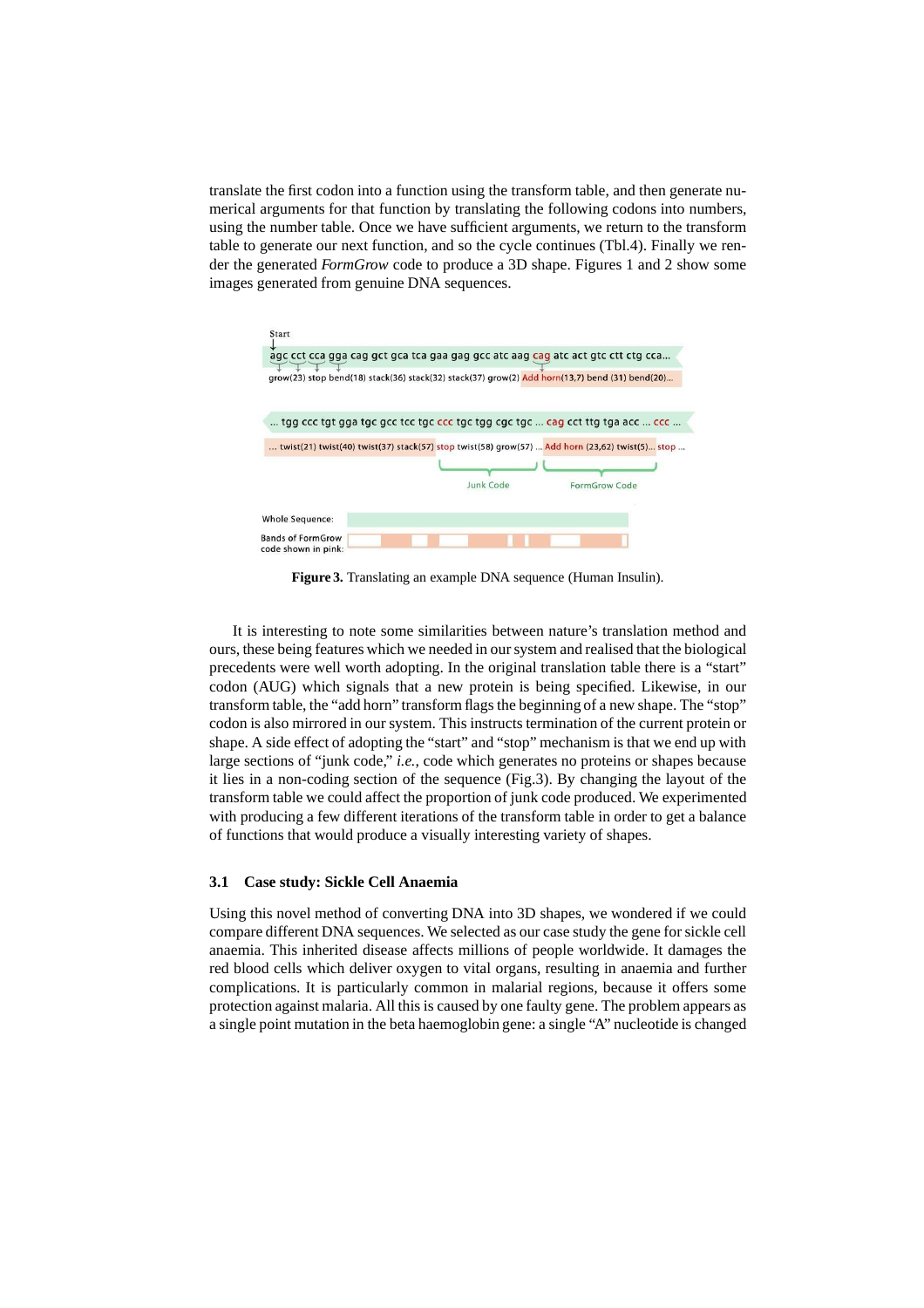to a "T" (Fig.4). The reason that this single nucleotide substitution is so influential is because "GTG" encodes a different amino acid to "GAG." And this amino acid switch changes the physical behaviour of haemoglobin in the body. In our initial transform table, there is no difference between "GAG" and "GTG," so both normal and sickle cell forms of the DNA sequence generated identical shapes. It is not unusual for a single mutation to go unregistered. Both the amino acid table and the transform table exhibit some redundancy — in fact, there is an evolutionary advantage in this redundancy, as it makes DNA more resistant to minor changes. However the transform table only produces 7 different output functions (unlike the amino acid table which has 21), so more repetition is inevitable. Rather than adjusting the table further by hand, we applied a procedure to randomise it.



**Figure 4.** Sickle Cell Anaemia Mutation.

**Figure 5.** Forms generated from Normal and Sickle Cell Beta Haemoglobin.

After a small number of randomisation runs, a table was produced which translated "GTG" and "GAG" differently. This new table generated the images shown in Fig.5. The two forms are easily distinguished, though many similarities can be seen in their component parts. Effectively we had produced an alternative way of visualising this genetic mutation. It is an artistic impression of how a point mutation can have such a dramatic effect on phenotype. Ideally we would like to optimise the table such that visualisation reflects the sequence in some expected or sensible manner for a large set of proteins and mutations. This optimisation may take place using any standard algorithm, for example an evolutionary method might be appropriate, making stepwise changes in the table and asking a human (artist or biologist) if the resulting visualisations are an improvement on those produced by the parent transform table.

### **4 Use of amino acid biochemistry in** *FormGrow*

The approach of directly using DNA sequences (interpreted as codons) to generate *FormGrow* shapes ignores the biochemical characteristics of the amino acids which the codons represent. Amino acids are the building blocks of proteins, which are the basic product of the genes encoded in DNA. A protein, in the form of a chains of amino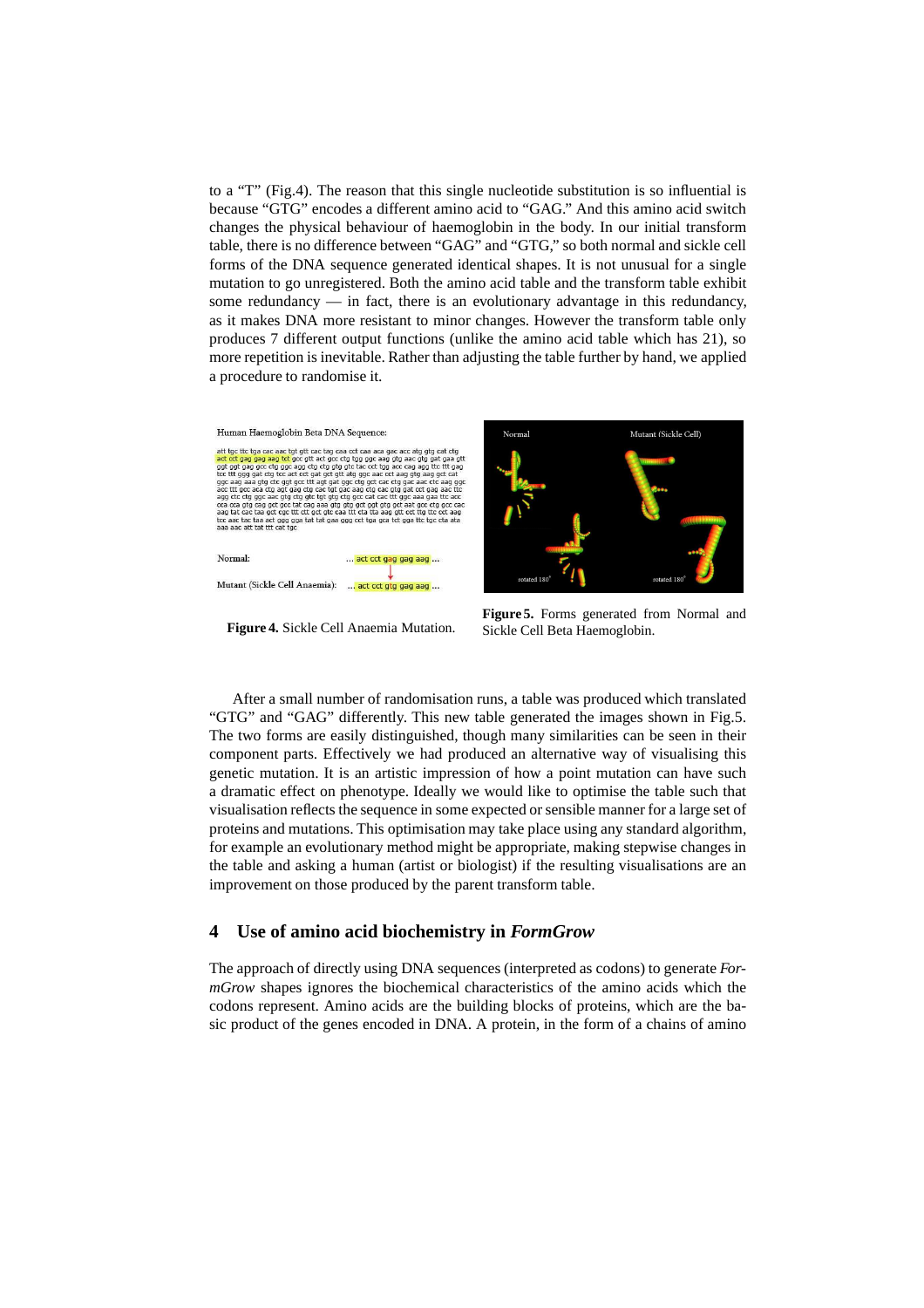acids, folds into a specific shape, governed by the properties of the amino acids. The relationship between the amino acid sequence of a protein and the way the protein folds is complex and is probably the most fundamental unsolved problem in biology. Sometimes a point mutation, such as that in sickle cell anaemia, has a fundamental and devestating effect on the protein structure. But sometimes it has no effect, or a very small effect. It is often impossible to predict which will happen, and therefore adjust the *FormGrow* output to reflect the importance of a mutation. But we can say that the general nature of the fold depends upon the general make-up of the amino acid chain. Therefore if we summarise the amino acids content of a protein into a set of numbers, this provides a reasonable overview of the nature of the protein, and how it is related to other proteins. The 20 amino acids used in proteins can be grouped many ways according to their biochemical characteristics. These groupings are illustrated in Fig.6 (after [21]). This approach leads to a two-step process for creating *FormGrow* structures from genes. First, the DNA sequence for the gene is converted into a *histogram* denoting the relative frequencies of each amino acid type and grouping. We summarise the protein by counting how many of its amino acids fall into each group and also count the amino acids of each type. This produces a histogram "profile" of the protein's amino acid content. Secondly, these values are used as input into a fixed *FormGrow* structure. The process is illustrated in Fig.7.



The advantages of this approach are twofold. Firstly, the most reliable significant information from the protein is captured in the histogram which captures features of the entire sequence. Any further interpretation of the sequence would rely on predictive techniques which carry some uncertainty. This technique is used in bioinformatics and is related to the "spectral decomposition" approach [22]. It is alike a Fourier transform in that the amino acid frequencies are similar to first order terms of a Fourier transform, the dipeptide frequencies are akin to second order terms, etc. Furthermore, we do not need to worry about frame-shifts of the sequence using this technique, which was one problem with the original simpler codon model. Secondly, using a fixed structure means two shapes can be directly compared visually, and can be morphed in-between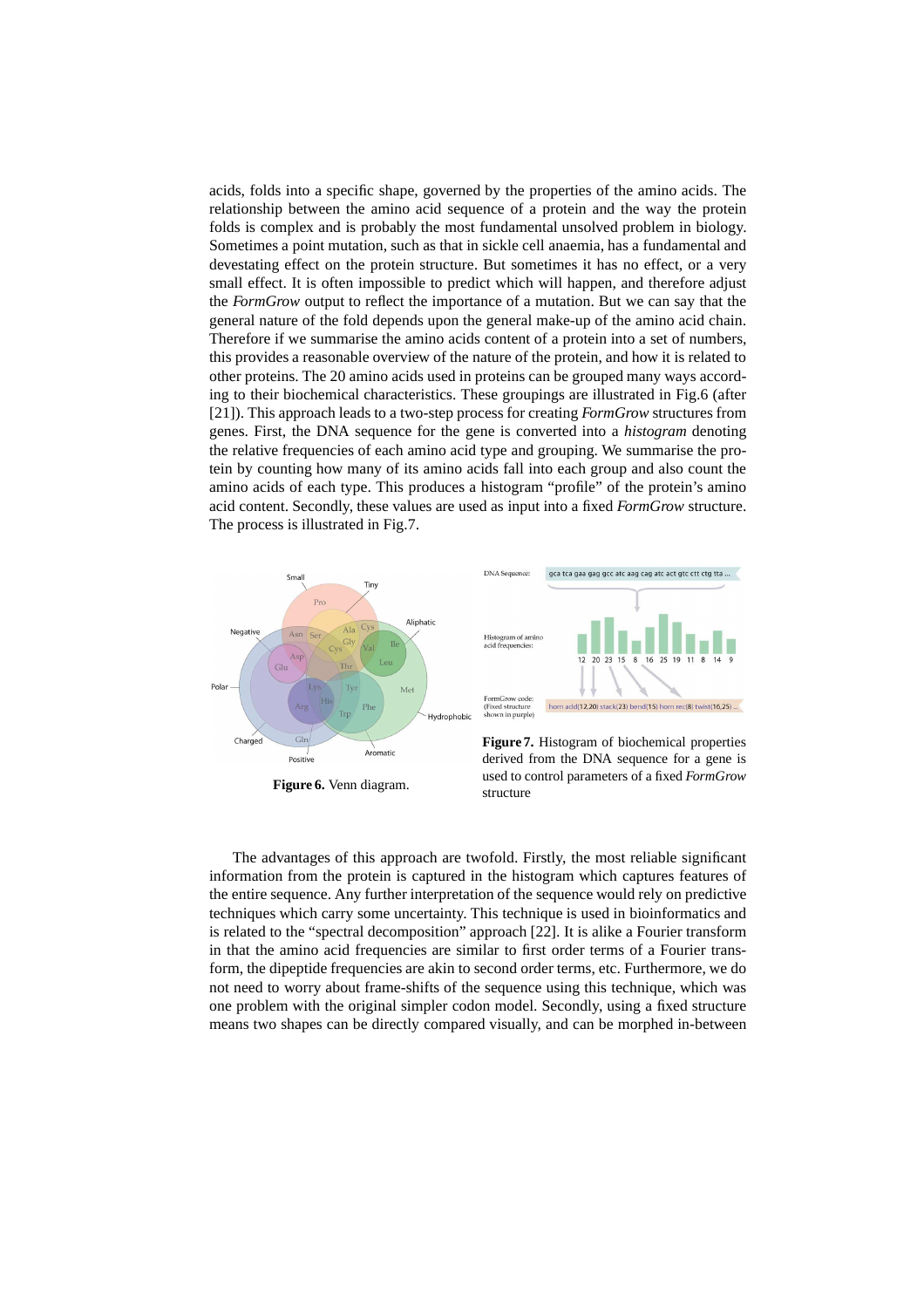to create a smooth animation. Therefore, the differences in amino acid composition of two proteins can be shown in a compelling new way.

#### **4.1 Case study: Evolution of related proteins**



**Figure 8.** Divergent evolution of two proteins. This is not a conventional evolutioary tree. It shows how *ancescon* thinks the proteins are related, based upon the sequence of the proteins in modern organisms. This does not necessarily correspond to the true evolutionary tree, since the signal of evolution in protein sequence is sometimes lost in the "noise" of mutations over billions of years. The arrows show the route of the History of the Species film in visualising the devolution of one protein then the evolution of another.

Proteins evolve within organisms, with random mutations in DNA either causing the death of the organism, or increasing its chances of survival, or (usually) having no particular effect. A protein with one function can evolve into one with a different function through accumulation of mutations. Sometimes a whole gene is duplicated, meaning that one copy can continue to perform the original function, whilst the other can evolve to do something else. We looked at one such case as an interesting test of our histogram-based translation. Argininosuccinate lyase is a protein involved in producing argnine, which is one of the twenty amino acids from which proteins are made. In producing arginine, it consumes nitrogen, a product of many activities in the cell which can be toxic to an organism if it turns into ammonia. This protein exists in most organisms, from single-celled bacteria to humans and other apes. Approximately 450 million years ago, this protein was duplicated in a common ancestor of all animals, possibly some mobile multi-cellular organism. The duplicate accumulated mutations which eventually turned the protein into a structure, Delta crystallin, which, when fitted together in a specific pattern with many other proteins, forms part of the lens of the eye. The original protein has become important in removing nitrogen in the liver. The outline of this evolutionary history is given in Fig.8. We wanted to visualise this history using *FormGrow*. We chose to trace the development of the protein in the eye, backwards in evolutionary history, to the common ancestor from which it evolved. From there, we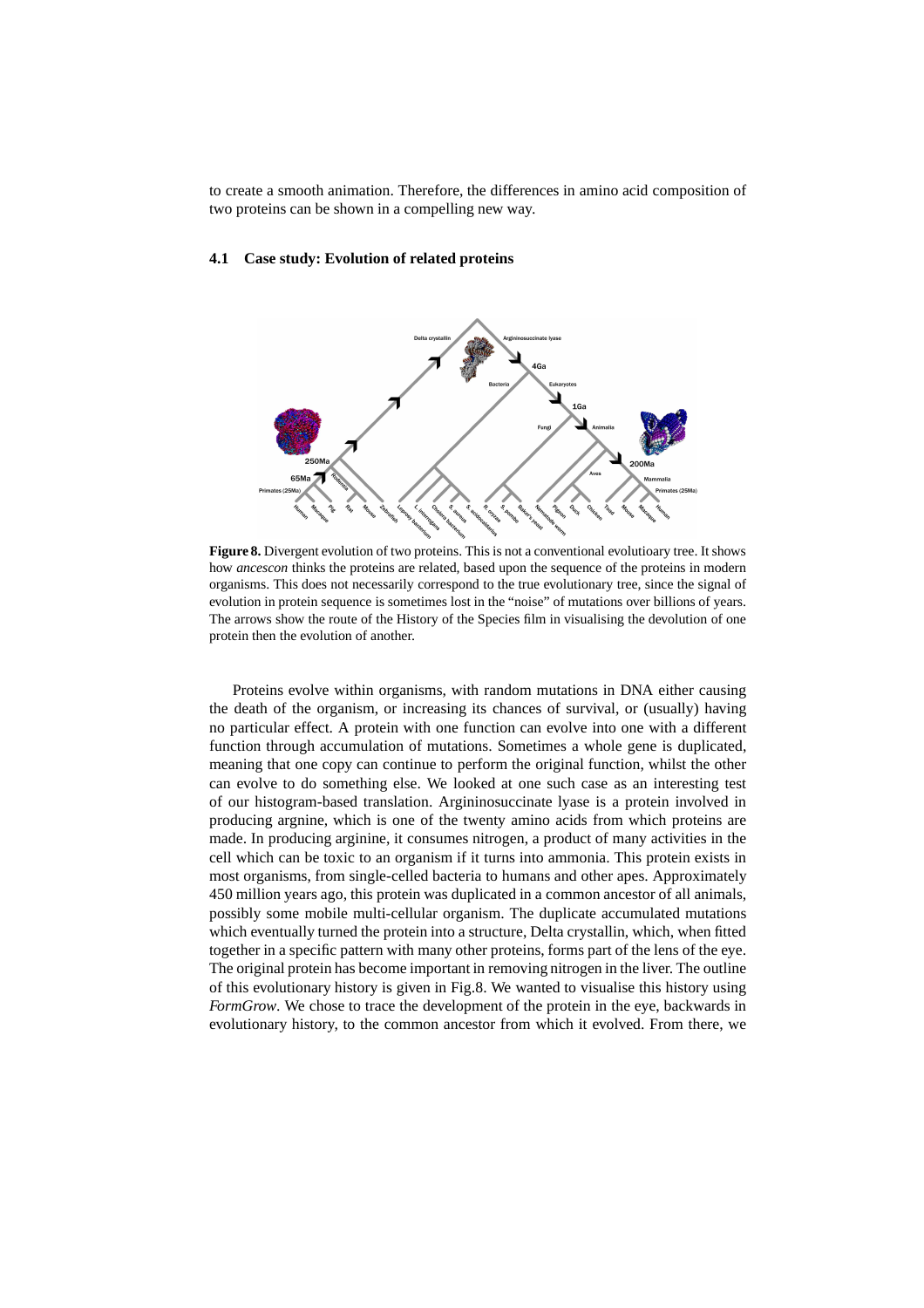wanted to trace the evolution of this into the protein used for removing nitrogen in the liver. The path through evolution we took is shown by the arrows in Fig.8.

The ancestral sequence are unknown — we only have the protein sequences from modern organisms. However, the ancestral sequences can be reconstructed, with some uncertainty, from the sequences in modern day organisms. For example, the protein sequence of 25 million years ago can be reconstructed by combining the sequence from humans with the sequence from the crab-eating macaque. The result is the sequence as it may have existed in a common ancestor of the primates. The sequence from 65 million years ago can be reconstructed from that sequence by combining it with the sequence from the pig. We used *ancescon* [23] to construct the ancestral sequences. Initial sequences came from a number of sources, including Pfam [24], and UniProt [25].

We can then morph through forms created for all the ancestral sequences from human eye, back to the earliest ancestral sequence, and then forwards to the human liver. Stills from the resulting film are shown in Fig.9. The film is available to view at [http://hos.mrg-gold.com] and covers up to 50 million years per second. The soundscape for the film was generated from the forms themselves, therefore both the audio and visual elements of the film are inspired by biology.



**Figure 9.** Stills from the animation "History of the Species."

# **5 Discussion/Conclusion**

At the core of this paper is a simple idea of feeding DNA data sequences into a rich 3D form generator called *FormGrow*, to generate organic-looking 3D growth structure, creating an equivalence of the DNA mapped into an alternative multi-dimensional space. How useful this mapped equivalence may be will become clearer as we work closer with biologists and engage in further cross-fertilization of ideas. Could this methodology have more direct and short-term scientific applications as well? While our shapes bear no resemblance to the proteins that the genes encode, they are still being driven by the same initial DNA sequences. So it is possible that we could use our system as a visualisation tool. Conceivably, our tool could enable users to identify whether two given sequences are similar or identical. The advantage of this tool being that it is faster and easier for the human eye to compare shapes than repetitive string sequences. The primary method used by researchers in bioinformatics is to look at a multiple sequence alignment, *i.e.*, all the sequences are simply lined up one beneath the other according to